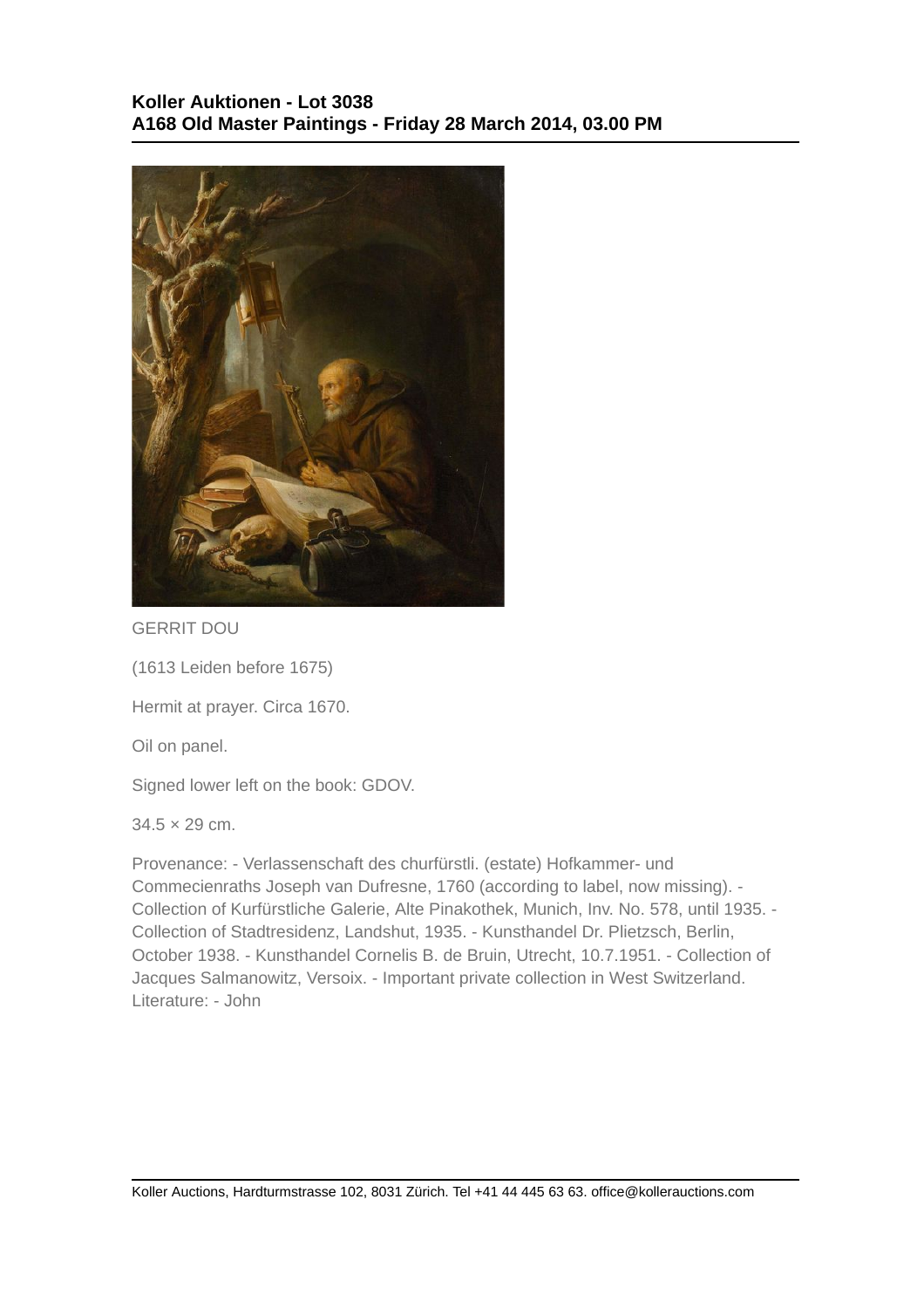## **Koller Auktionen - Lot 3038 A168 Old Master Paintings - Friday 28 March 2014, 03.00 PM**

Smith: A Catalogue Raisonné of the Works of the Most Eminent Dutch, Flemish and French Painters, vol I, London 1829, cat. No. 114, p. 39. - Wilhelm Martin: Leven en werken van Gerrit Dou, Leiden 1901, cat. No. 21, p. 186. - Catalogue of the Collection of Kurfürstliche Galerie, Alte Pinakothek, Munich 1904, Cat. No. 400. - Cornelis Hofstede de Groot: Beschreibendes und kritisches Verzeichnis der Werke der hervorragendsten holländischen Maler des 17. Jahrhunderts, Esslingen / Paris 1907, Cat. No. 20, p. 346. - Louis Dimier: Gérard Dou, sa vie et son oeuvre, Paris 1911, Cat. No. 12. - Wilhelm Martin (ed.): Gerard Dou. Des Meisters Gemälde, Stuttgart / Berlin 1913, p. 6 (dated circa 1670 ). - Ronni Baer: The paintings of Gerrit Dou (1613-1675), Ph. D. Dissertation, New York 1990, No. 119. This painting of exquisite quality by Gerrit Dou, discovered in a Swiss private collection, Ronni Baer was recently able to examine thoroughly in the original for the first time, and she confirms that it is the one she lists in her catalogue raisonné of 1990 as no. 119 (see Literature). At that time it was known to her only through a black-and-white photograph. The painting was once in the collection of the Kurfürstlichen Galerie, Alte Pinakothek, before it was transferred in 1935 to the collection of the Stadtresidenz in Landshut and was then passed on to the art dealer Dr. Plietzsch in Berlin in an exchange of 1938 (written confirmation from the Alte Pinakothek is available). Through the Dutch art trade the painting then came eventually to Switzerland and reemerges now on the market after a long period. A hermit is shown in a grotto-like setting; in his hands, which are folded in prayer and rest upon a large open book, he holds a wooden crucifix. Before him are several vanitas objects: a skull, a toppled hourglass, a rosary, further books, and a withered, lifeless tree overgrown with moss, a lantern hanging from one branch. Next to the tree is placed his wicker basket and his leather flask is in the foreground. In the open book can be read in capital letters the title "de Prophet Jesaia", as well as the initial letter of the text: an intricately ornamented "H", to which Dou gave special attention. The eponymous Book of Isaiah, written by that prophet in the 8th century before Christ, addressed the messianic prophecy of Christ's birth (7:14), His Deity (9:6-7), His ministry (9:1-2, 42:1-7, 61:1-2), and his death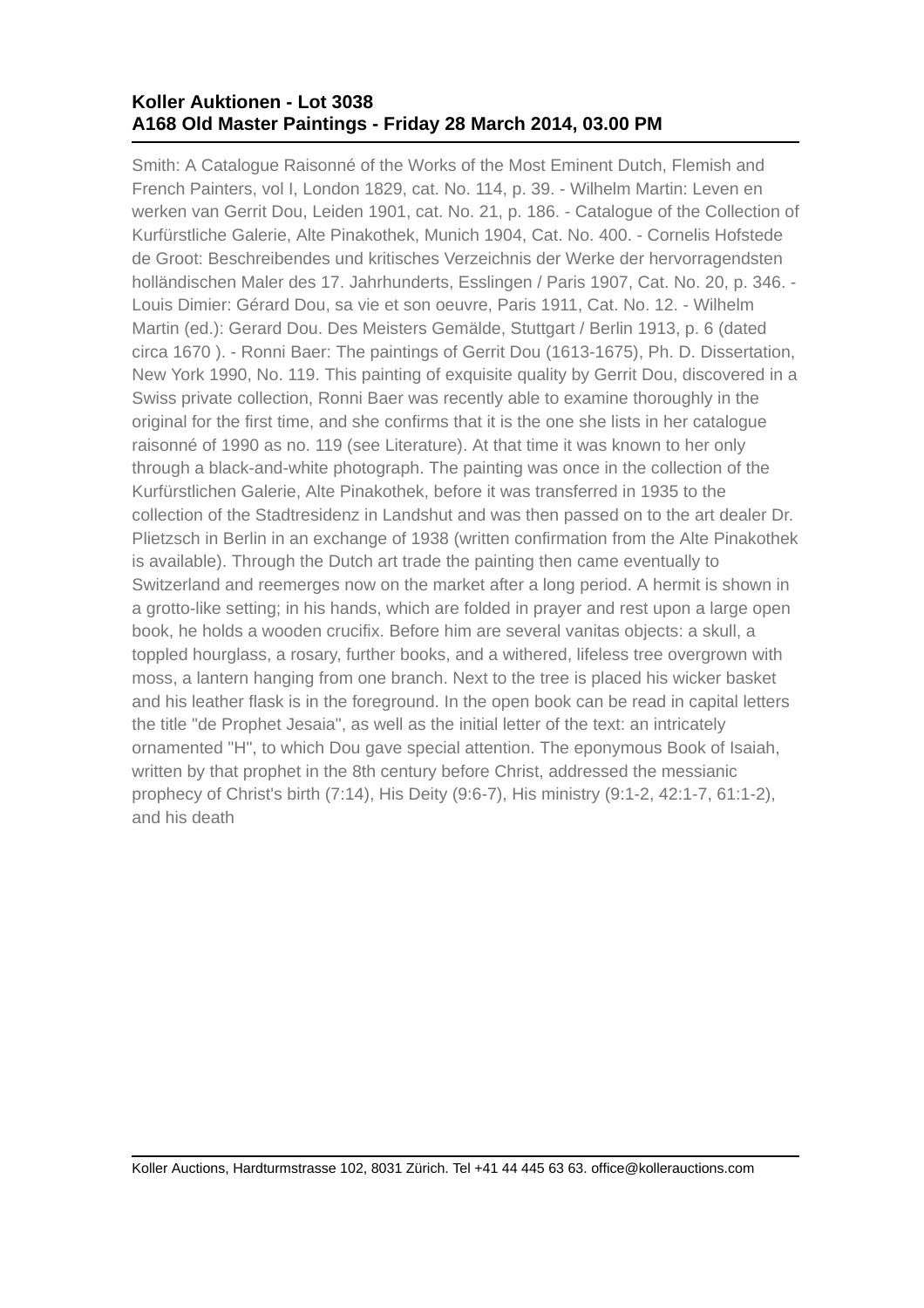## **Koller Auktionen - Lot 3038 A168 Old Master Paintings - Friday 28 March 2014, 03.00 PM**

(52:1-53:12). It was the Prophet Isaiah, more than any of the other prophets, who extolled especially the redemptive acts of Christ and divine grace. So it appears to Ronni Baer not accidental that Dou places opposite the dead tree, as well as the vanitas objects, the holy scriptures and the crucifix. The hermit therefore illustrates the triumph over death through prayer and study of the Holy Scriptures. A similar painting of a praying hermit in the wilderness may also be found in a marriage portrait, which has traditionally been attributed to Gerrit Dou (Wheelock, Arthur K. Dutch Paintings of the Seventeenth Century, The Collections of the National Gallery of Art Systematic Catalogues, Washington 1995, 60, fig. 2). In an interior a married couple is shown surrounded by their secular interests and material possessions, while the painting of the hermit is mounted on the rear wall of the room. This is clearly understood as an allusion to the contemplative life as opposed to the active married life. The hermit was thus in the Netherlands of the 17th century the personification of piety and devotion, and was seen as a virtuous counterbalance against the turmoil of everyday life (see also Baer, Ronni (et al.): Gerrit Dou 1613-1675 Master Painter in the Age of Rembrandt, New Haven / London 2000, p. 132). The picture of a hermit offered here sits temporally between two paintings of similar subject matter, both of which are in major public collections today: that dated to 1664 at the Rijksmuseum in Amsterdam (see fig. 1; Baer, ibid., cat. no. 91), in which the hermit is depicted in an almost identical manner and a similar ray of light falls from the left on the worshiper; as well as the one in the Minneapolis Institute of Arts (see fig, 2; ibid., cat. no. 120), which is dated 1670. Ronni Baer therefore proposes that our painting was created between 1667 and 1670. Gerrit Dou, one of the most important Netherlandish painters of the 17th century and founder of the Leiden school of fine painting, received his first artistic training as a glass painter from 1625 to 1627, before joining Rembrandt's workshop at Leiden in 1628. There he most likely remained until Rembrandt departed for Amsterdam in 1631 or 1632 at the latest, when Dou is listed as an independent master in Leiden. While his early painting style was strongly influenced by Rembrandt, his works are characterized by an exceptional fineness in the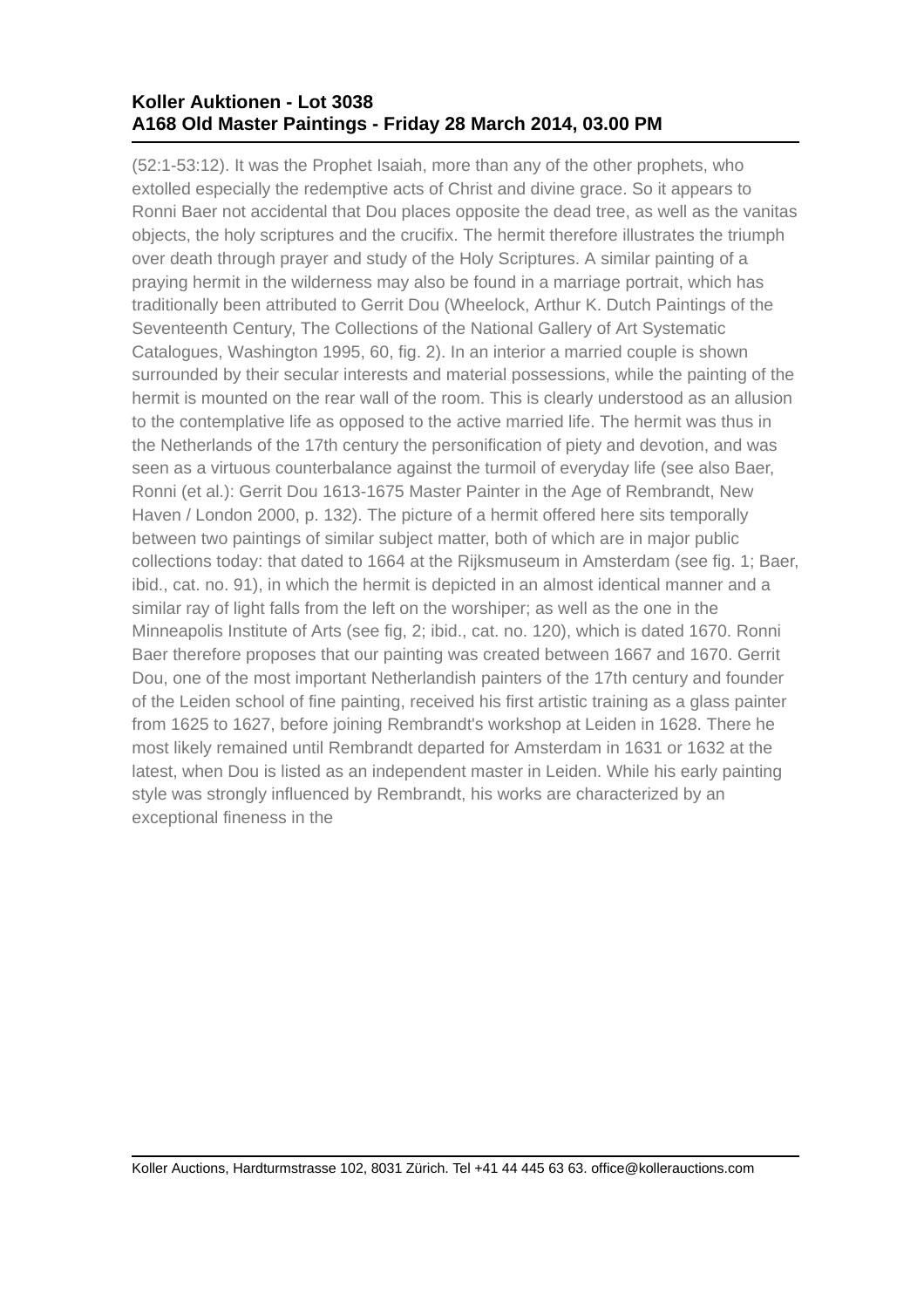## **Koller Auktionen - Lot 3038 A168 Old Master Paintings - Friday 28 March 2014, 03.00 PM**

painting and their impressive lighting. In 1648 Dou became a founding member of the Leiden painters' guild. Among his pupils were Gottfried Schalcken and Frans van Mieris, as well as his sons. He refused an invitation to England from King Charles II and remained in Leiden until his death. The painting of a hermit in prayer offered here counts among his later works and illustrates in a splendid style the artistic perfection typical of Gerrit Dou. We thank Dr. Ronni Baer for her evaluation of the painting in the original and confirmation of its authenticity. We also extend our thanks to Dr. Bernd Ebert for providing the information on provenance from the archives of the Bayerischen Staatsgemäldesammlungen. The painting is archived in the RKD, The Hague, as an autograph work by Gerrit Dou.

CHF 400 000 / 500 000 € 373 830 / 467 290